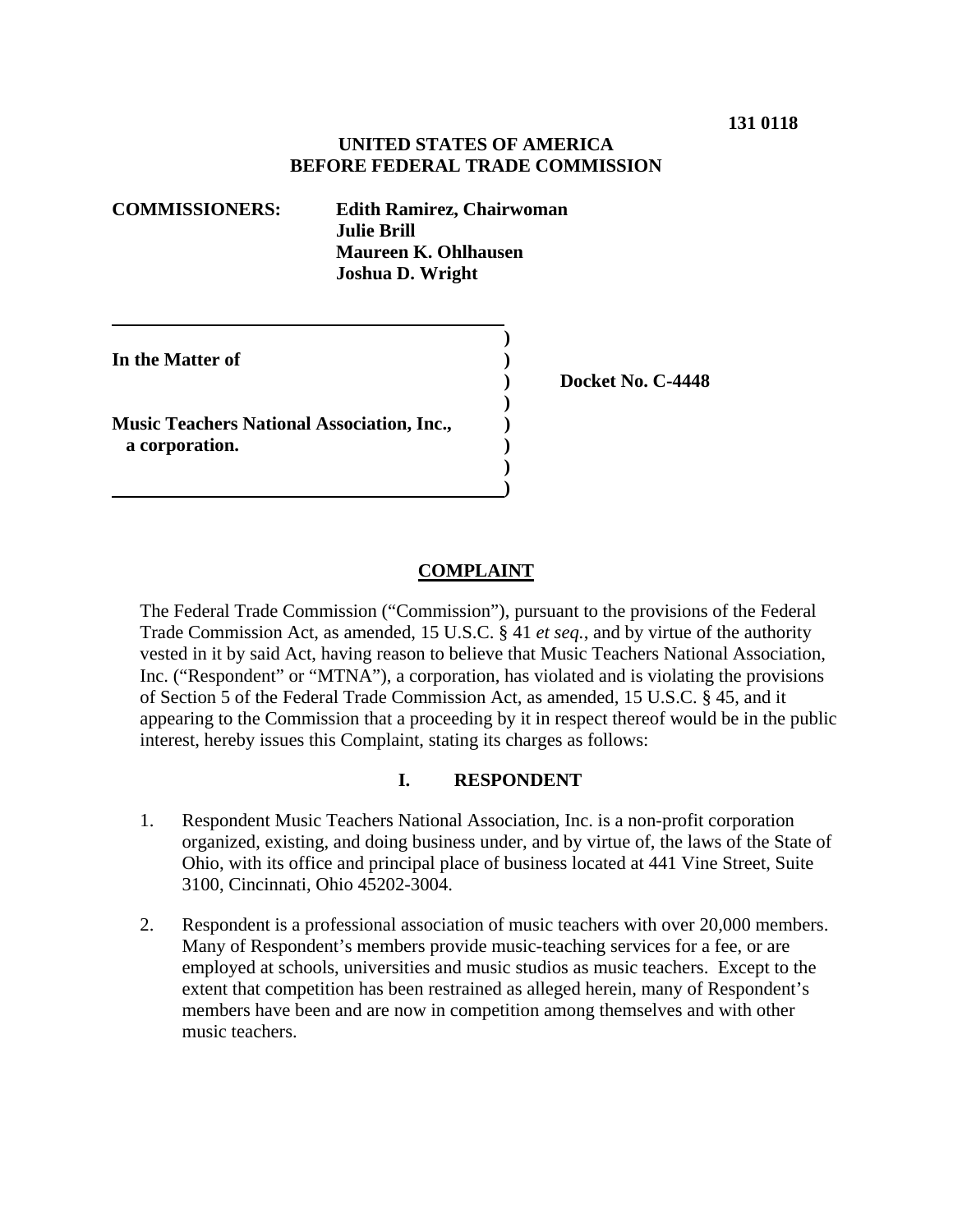3. Respondent has over 500 state and local music teachers associations as affiliates ("MTNA Affiliates"), including one affiliate for each state. Members of MTNA Affiliates are also members of Respondent.

# **II. JURISDICTION**

- 4. Respondent conducts business for the pecuniary benefit of its members and is therefore a "corporation," as defined in Section 4 of the Federal Trade Commission Act, as amended, 15 U.S.C. § 44.
- 5. The acts and practices of Respondent, including the acts and practices alleged herein, are in or affecting "commerce" as defined in Section 4 of the Federal Trade Commission Act, as amended, 15 U.S.C. § 44.

## **III. NATURE OF THE CASE**

- 6. Respondent maintains a Code of Ethics applicable to the commercial activities of its members, and encourages its members to follow its Code of Ethics. Some MTNA Affiliates have the same Code of Ethics that MTNA has, and some have adopted different codes of ethics.
- 7. Respondent has acted as a combination of its members, and in agreement with at least some of those members, to restrain competition by restricting through its Code of Ethics the ability of its members to solicit the customers of competing music teachers. Specifically, in 2004 MTNA added the following provision to the section of its Code of Ethics titled "Commitment to Colleagues":

The teacher shall respect the integrity of other teachers' studios and shall not actively recruit students from another studio.

8. In furtherance of the combination alleged in Paragraph 7, Respondent established a process for resolving alleged violations of the Code of Ethics, including by encouraging its members to resolve privately disputes arising out of the Code of Ethics, and also by establishing a mechanism by which Respondent may sanction violations of the Code of Ethics.

## **IV. VIOLATION CHARGED**

- 9. The purpose, effects, tendency, or capacity of the combination, agreement, acts and practices alleged in Paragraphs 7 and 8 has been and is to restrain competition unreasonably and to injure consumers by discouraging and restricting competition among music teachers, and by depriving consumers and others of the benefits of free and open competition among music teachers.
- 10. The combination, agreement, acts and practices alleged in Paragraphs 7 and 8 constitute unfair methods of competition in violation of Section 5 of the Federal Trade Commission Act, as amended, 15 U.S.C. § 45. Such combination, agreement, acts and